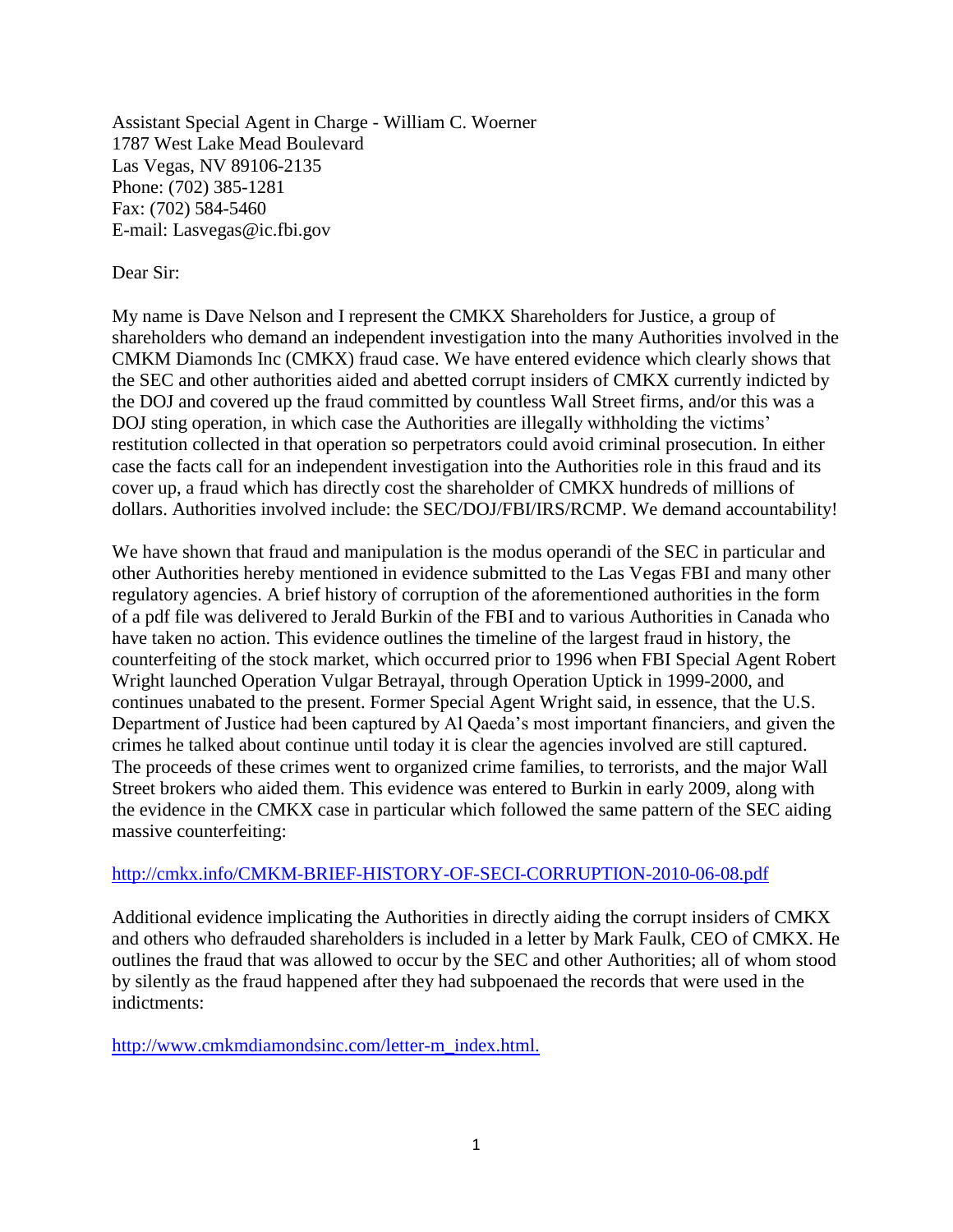In the CMKM Diamonds Inc. case, specific evidence was given to Mr. Burkin which clearly showed the SEC, FBI, DOJ, and IRS were complicit in the crimes which took place and the cover up of the fraud by all of the Wall Street firms involved, a mirror image of Operation Uptick and Operation Vulgar Betrayal. Here is a list of the crimes alleged to have been committed by the SEC, FBI, DOJ, and IRS, further known as The Authorities in the CMKM Diamonds Inc. case. This list either shows the Authorities allowed this crime to take place and aided and abetted the fraud committed against CMKX shareholders, or they allowed this fraud to take place to run a sting operation as outlined in Al Hodges bivens case and have harmed all victims by withholding illegally their restitution for over five years. There clearly there needs to be an independent investigation into these points:

1. The Authorities investigation (into CMKX) was well under way by May 2004, before hundreds of billions of shares were sold to investors in a publicly traded company and the money laundered. Corporate insiders were aided and abetted in their crimes by high-powered attorneys, accountants, transfer agents, major banking institutions, brokerage houses, and clearing firms. It occurred right under the noses of the SEC and NASD (now FINRA); both agencies ignoring dozens of blatant warning signs, allowing the scam to go on for years. The Coalition asks for an investigation into why the Authorities just allowed these crimes to happen and the money laundered over years when it was their duty to stop these crimes when they detected them in 2004, costing the company and its shareholders hundreds of millions of dollars.

2. The Coalition alleges and has provided evidence that Leslie Hakala conspired with ex-SEC attorney D. Roger Glenn (who wrote opinion letters allowing over 300 billion shares of stock to be dumped into the market) to facilitate the sale of hundreds of billions of shares of CMKX stock, all proceeds from those sales were apparently stolen right under the nose of The Authorities while they watched. D. Roger Glenn escape and indictment by the DOJ for his role in this fraud. PR person for CMKX, Andrew Hill, has publicly stated Leslie Hakala was fully aware of what was happening inside CMKX and had been in contact with D. Roger Glenn in 2004. Furthermore, the FBI never questioned Andrew Hill, even though he had pertinent, incriminating first-hand information in this case. The Coalition asks for Andrew Hill to be deposed and Leslie Hakala and other SEC enforcement attorneys investigated for their role in this fraud and its cover up.

3. When Leslie Hakala met with CMKX management and shareholders lawyer Bill Frizzell on May 11th 2005, she was fully aware of the fraud inside CMKX at this time. Bill Frizzell presented her with indisputable evidence of massive counterfeiting of CMKX stock, a fact that later proved to be true as 622 billion unregistered shares were sold in CMKX stock out of 703 issued and outstanding shares in total. Mr. Frizzell had direct evidence of hundreds of billions of unregistered share sales by brokers such as Etrade, Ameritrade, TD Waterhouse, and others. None of those brokers were ever indicted and no civil action has ever taken place despite the indisputable evidence of their crimes. Not only did Leslie Hakala not stop these crimes from happening, and saving shareholders hundreds of millions of dollars, but she allowed the fraud to continue. These corrupt brokers were allowed to sell hundreds of billions of additional counterfeit shares, steal the illegal proceeds, and then have their crimes completely covered up. Hakala allowed corrupt management to launder their proceeds from their crimes for years. The Coalition asks for an immediate investigation into the evidence presented at that meeting and to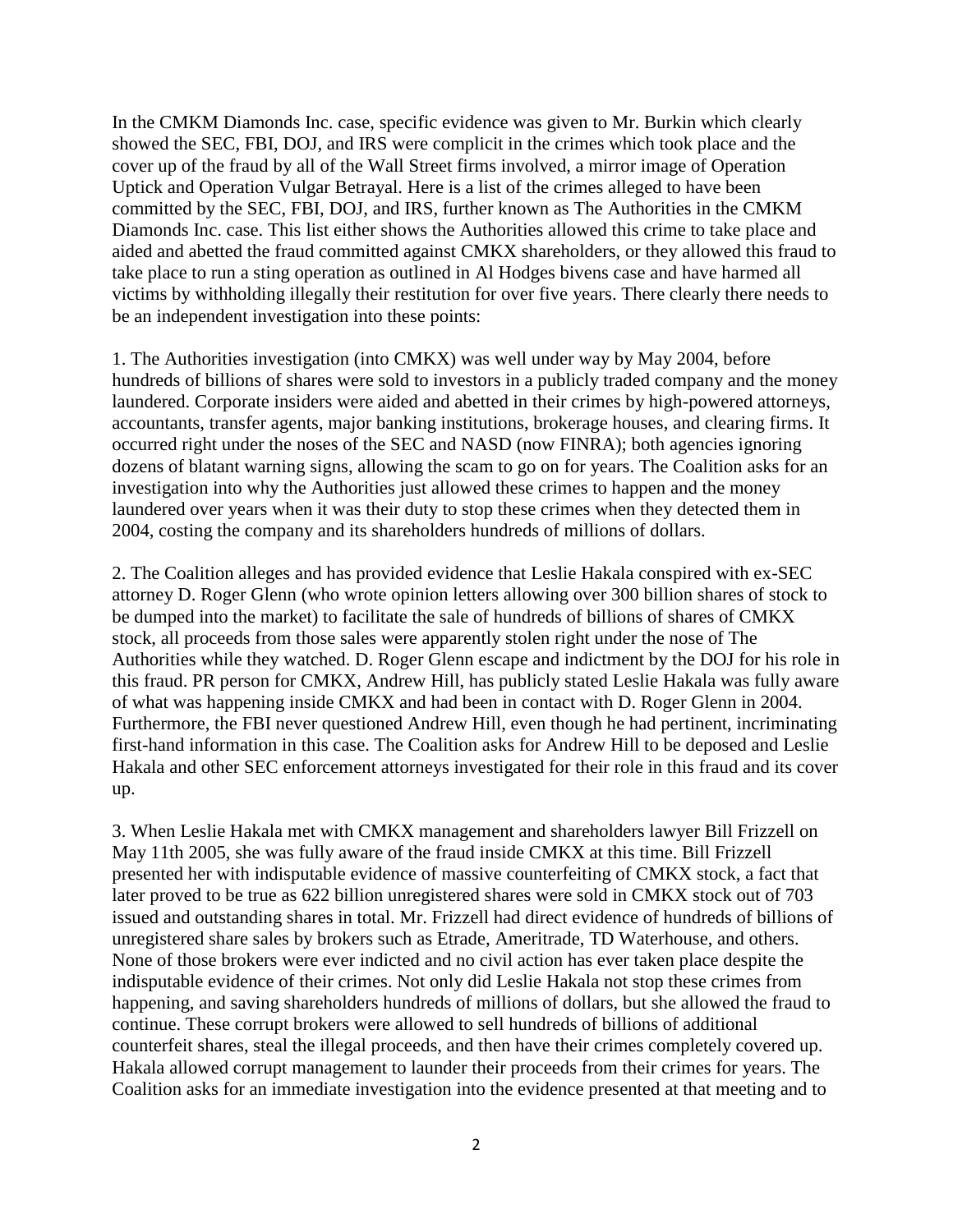the SEC actions and inactions after that meeting.

4. Co-conspirators John Edward Dohnau, Michael Williams, and Rendal Williams, plus a cast of numerous other associates have not been charged for their part in this massive fraud. Why?

5. The phone records from NevWest, which show that they contacted the SEC each time Edwards came in with CMKX certs to sell, many of which were clearly forged and fraudulent, some even "signed" by an individual who had been deceased for months. Instead of taking action to halt the obvious fraud against innocent shareholders, the SEC and NASD (FINRA) ignored the evidence and dozens of other red flags, allowing the scheme to continue unabated, costing unsuspecting buyers of CMKX stock hundreds of millions of dollars. The Coalition wants access to those phone records and an investigation into why the SEC allowed those certs to be sold after they had already subpoenaed the fraud records used in the indictments and SEC civil action.

6. Clearing firm Computer Clearing Services (now owned by Penson Worldwide, Inc.) helped John Edwards trade over 250 billion shares of CMKX stock totaling over \$53 million. Clearing firms and brokers weren't the only ones who ignored red flags that should have triggered the filing of Suspicious Activity Reports. Several Nevada banks, most prominently Silver State Bank and Wells Fargo Bank, allowed CMKM Diamonds and related fraudulent companies to run hundreds of millions of dollars through dozens of accounts. Penson is mentioned in the article, which documents the counterfeiting of the stock market by Wall Street, organized crime and terrorists; a crime which all Authorities were fully aware of before the year 2000 and did nothing to stop although trillions of counterfeit shares were sold into the market and trillions of dollars stolen from the general public:

[http://www.marketrap.com/article/view\\_article/91158/penson-worldwide-inc-pnsn-rolling-stone](http://www.marketrap.com/article/view_article/91158/penson-worldwide-inc-pnsn-rolling-stone-the-mafia-and-naked-short-selling.)[the-mafia-and-naked-short-selling.](http://www.marketrap.com/article/view_article/91158/penson-worldwide-inc-pnsn-rolling-stone-the-mafia-and-naked-short-selling.)

The Coalition asks for an investigation into Penson Worldwide's history of covering up the crimes of Wall Street, organized crime, and terrorist naked short sales, and those of John Edwards in particular.

7. The Authorities subpoenaed the Silver State Bank regarding suspicious activities on September 5th 2004 (the Silver State Bank had no action taken against it for its role in this fraud) BEFORE hundreds of billions of shares were sold in CMKX stock. The evidence gathered from that subpoena showed 64 million dollars went through the Silver State Bank. Among the transactions executed by Silver State Bank after those subpoenas include:

• Wire transfers totaling hundreds of thousands of dollars were executed with only the notation "transferring to Personal Acct. per cust. Transfer via phone".

• Checks from various accounts set up as shell companies and controlled by Casavant and Edwards written out only to "CASH"…including one for \$350,000.

• Multi-million dollar wire transfers between Edwards and Casavant run through dozens of accounts they controlled there.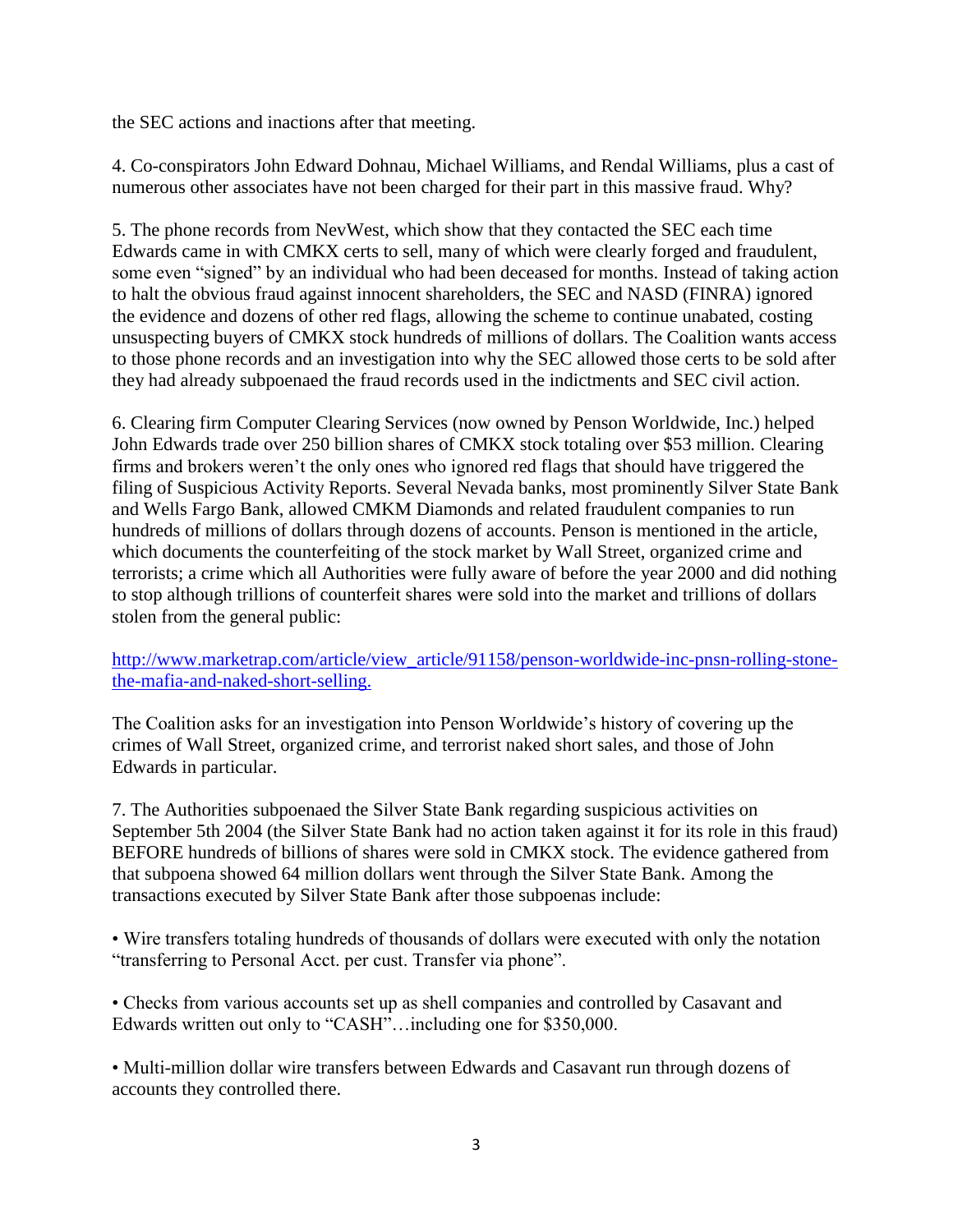• Millions of dollars written out of company accounts to Casavant, his wife Carolyn, and several family members; often on temporary checks.

The Coalition asks for an investigation into why the Silver State Bank continued to allow money laundering into the millions of dollars when the Authorities had already subpoenaed the fraud records used in the indictments and civil actions. We also ask for an investigation into why the DOJ and SEC allowed these crimes to continue unabated when they already had the evidence of the crimes.

8. The Authorities allowed Robert Maheu, Urban Casavant, and other management to continue to promote the sale of CMKX stock through various means, including a drag racing team, after they were fully aware of the fraud inside CMKM Diamonds Inc. Robert Maheu, Roger Glenn and Don Stoecklein were not indicted for his role in this fraud although six hundred billion shares were sold while they ran CMKX. The Coalition wants an investigation into why these individuals were not indicted; why the DOJ and SEC continued to allow them to promote this fraud after they had subpoenaed the fraud records; and why they allowed these masterminds the time to launder their proceeds from their crimes.

9. In letters to other brokers in mid-2005, shareholders lawyer Bill Frizzell not only identified the brokers who sold over 300 billion shares of CMKX stock, but those brokers continued to sell unregistered shares for months while The Authorities watched. The money from the sale of hundreds of billions of shares (approximately 190 million dollars) was stolen by these brokers, with none of those known brokers being indicted, and none of that money recovered. Why were these brokers not indicted, and why were their crimes covered up? Why did the Authorities continue to allow them to sell unregistered securities in CMKX stock when the fraud was clearly detected?

10. In Bill Frizzell's letter to TD Waterhouse in Canada, he explains that none of the shares sold by them were even on the NOBO list, meaning they were sold unregistered. TD Waterhouse continued to sell unregistered shares of CMKX stock for months, as did all other Canadian brokers. In his letters, Mr. Frizzell also stated that the SEC was watching this very closely. Mr. Frizzell stated in his deposition to the SEC that none of the Canadian brokers had shares on the NOBO list, indicating all shares sold in Canada were sold unregistered. There has been no action against any Canadian brokers from The Authorities and since all illegal shares sold by Canadian brokers were grandfathered, they would not have to cover their fraud. The Coalition asks that there be a public inquiry (by an outside agency) into the grandfathering of trillions of counterfeit shares by Wall Street, organized crime, and by terrorists. The crimes could have been stopped well over a decade ago, but were allowed to happen, and then the fraud covered up. Why?

11. According to Bill Frizzell, Andrew Petillion (Branch Chief of Enforcement at the Pacific Regional Office for the SEC) issued this warning with regards to his evidence of the naked short in CMKX stock:

"By the way, if this is an orchestrated short squeeze against the brokerage houses to make the stock price go up, we will come after those who are responsible. We would not look kindly on a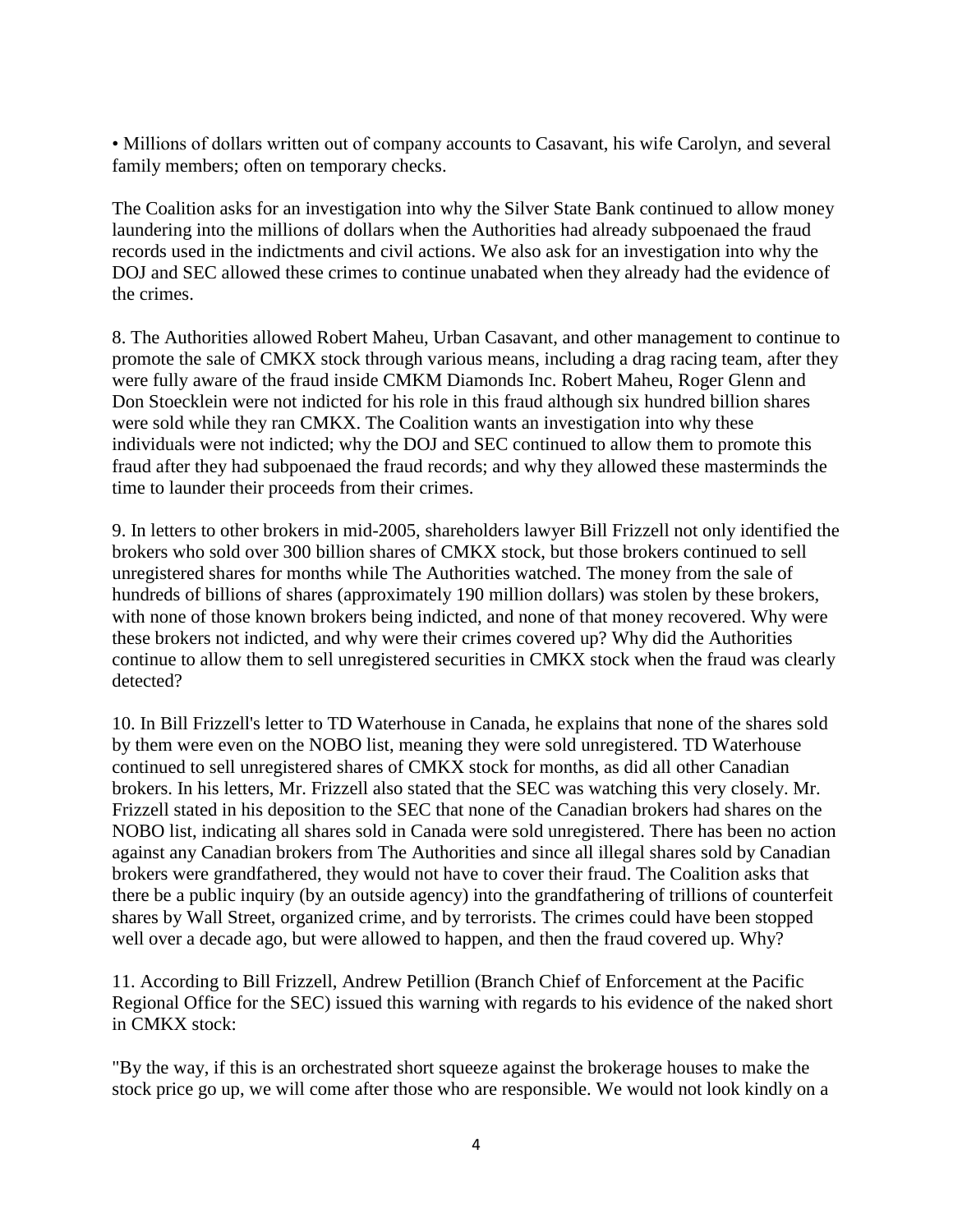cert pull because it would cause market manipulation."

The Authorities allowed CMKX stock to be manipulated down, but would not allow the natural correction for this: a short squeeze. This mirrors what the SEC said to David Patch regarding the Grandfather Clause: it was supposed to stop runs in stocks which had been manipulated by Wall Street firms, which in-turn counterfeited trillions of shares of stock in hundreds if not thousands of publicly traded companies. An example of this is Eagle Tech Communications. Authorities knew Eagle Tech was the victim of counterfeiting by Wall Street firms and crime families, but grandfathered those counterfeit shares so they would never have to be covered, while protecting the criminal firms at the same time. The Coalition wants to know why the DOJ and SEC allowed Wall Street firms to create the Grandfather Clause (with the help of the SEC) as this allowed felonies to be covered up; felonies committed by terrorists and organized crime families.

12. The Authorities and alleged corrupt Judge, Brenda Murray (see the modus operandi of Brenda Murray in evidence presented regarding the Gary Aguirre cover up), would not allow evidence of massive naked shorting in CMKX stock in the administrative hearing (October 5, 2005) that eventually ended up in the revocation of CMKX stock. Financial expert Jim DeCosta analyzed the naked short in CMKX stock and found it to be 14-1. No evidence of any other broker's fraud or the fraud already detected by The Authorities was entered into the hearing, and billions of shares of CMKX stock traded afterwards; all monies stolen from shareholders. The Coalition asks for an investigation into the cover up of the largest naked short in history by Judge Brenda Murray and the SEC enforcement attorneys. The Coalition asks for an investigation into why the Authorities allowed this crime to continue when clearly they were aware of it, and why did they allow all of the money to be stolen from the victims in this case when they could have stopped it in 2004?

13. In Civil Action No. 2:08-cv-0437, 4-7-08, United States District Court for the District of Nevada, Leslie Hakala alleges that "To divert attention from their own dumping of CMK shares, Casavant persuaded CMKM's investors that the reported high trading volume in CMKM stock reflected extensive "naked short selling" rather than ordinary stock dilution." Leslie Hakala was fully aware that there was massive naked shorting in CMKX stock by Wall Street firms (evidence entered to the FBI in this case), and that she concealed the fact that there were other perpetrators besides the insiders of CMKM Diamonds Inc. This is a mirror image of the victims of Operation Uptick. From March 2003 through May 2005 John Edwards sold almost 260 billion shares of the purportedly 622 billion registered/unrestricted CMKM shares. That leaves approximately 362 billion purportedly registered/unrestricted CMKM shares that Leslie Hakala fails to account for in said civil action. The Authorities try and make it look like all shares and money stolen was by the corrupt insiders. The Coalition asks for an investigation into Leslie Hakala's actions which appear to be nothing short of criminal and follow the modus operandi of covering up the crimes of Wall Street firms.

14. In its Grand Jury Superseding Indictment 2-09-CR-00132-RLH-RJJ, 5-27-09, United States District Court, District of Nevada, the Grand Jury charges that: "...To create the appearance of an active and established market for CMKM stock, and to disguise the fact that the conspirators were virtually the only sellers of CMKM stock..."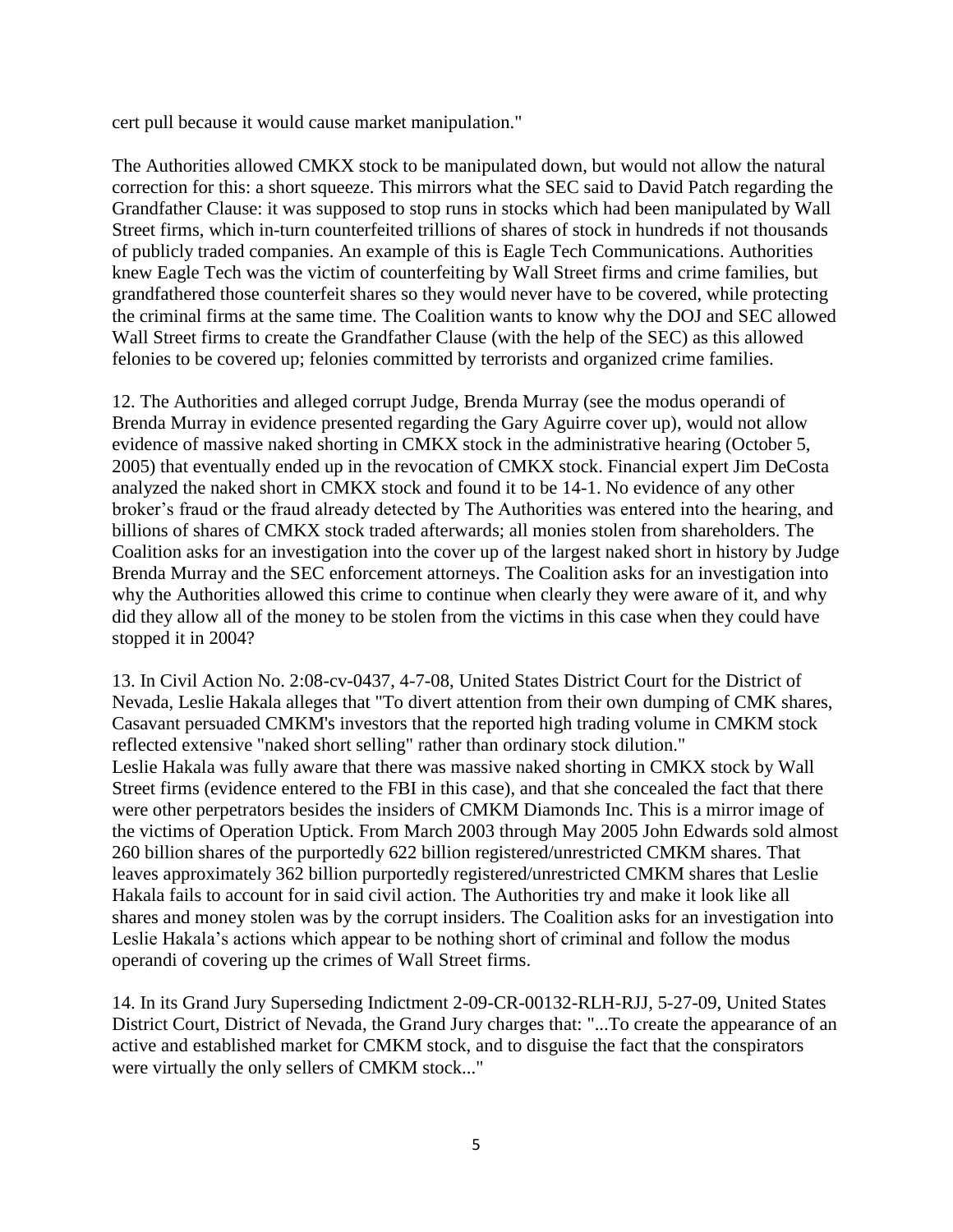## DONALD STOECKLEIN DEPOSITION, 1-24-06

In said deposition, Donald Stoecklein testifies that naked short expert Jim Decosta, with 25 years of experience, told both Bill Frizzell and him that a 14 to 1 short position exists in CMKM stock.

That means that for every one legitimate share that exists, 14 naked short shares exist, which in turn means that numerous naked short sellers exist. In said deposition, Donald Stoecklein testifies that they obtained a NOBO list and the number of CMKM shares on that NOBO list exceeded the number of CMKM shares on the list of 1st Global Stock Transfer, which in turn means that naked short sellers exist. The Coalition demands that Jim DeCosta's report be made public along with the cert pull deposition which shows the Authorities made false statements in this case to cover up the crimes of many Wall Street brokers by making it look like corrupt insiders were the only sellers of unregistered shares of CMKX stock.

15. On 6-24-09, the Securities and Exchange Commission filed Motion for Summary Judgment Against Defendant John Edwards (#991), Motion for Summary Judgment Against Defendant Daryl Anderson (#102), and Motion for Summary Judgment Against Defendants Kathleen and Anthony Tomasso pursuant to Civil Action No. 08- CV 0437, 4-7-08, United States District Court for the District of Nevada. In said Motion for Summary Judgment, the Securities and Exchange Commission alleges, "CMKM provided investors with phony maps and fabricated videos of alleged mineral claims in North and South America."

The following was left out of the Administrative hearing. The following are excerpts from Regional Triaxial Aeromagnetic Survey Assessment Work Report by N. Ralph Newson, William Jarvis on the Fort a la Corne Diamond Project:

"Drilling results and additional ground magnetic and gravity surveys have shown the best known kimberlite bodies to be bedded, and to have a very different shape from most known kimberlite bodies. In most of the well-known diamond mines in Africa, for example, and in those in the NWT in Canada, the upper portions of the kimberlite bodies have been eroded, leaving only the feeder pipe, which has a "carrot" shape, getting smaller in diameter with depth. However, in the Fort à la Corne swarm, the tops of the kimberlitic volcanic edifices are COMPLETELY PRESERVED, and they are shaped more or less like a soup bowl, with two larger horizontal dimensions, and one smaller vertical dimension. Several of these have an inferred geological resource (based on a few holes and on geophysical modeling) in excess of 100 million tonnes, one has nearly a billion tons, and one group of five which are close together, or perhaps coalescing, contain about 2 billion tons of kimberlite. There are thus HUGE VOLUMES OF KIMBERLINE WITHIN A FEW HUNDRED METRES OF THE SURFACE." [Emphases added by author].

The Coalition asks for an independent investigation into all claims held by CMKX past and present, including the warehouse full of core samples currently held in a warehouse in Saskatchewan, not mentioned in the hearing, under the control of Emerson Koch, Urban Casavant's partner. We ask for an investigation into all land lost during the era where the DOJ and SEC allowed the masterminds in CMKX management to commit fraud against the shareholders or when the DOJ sting operation was on.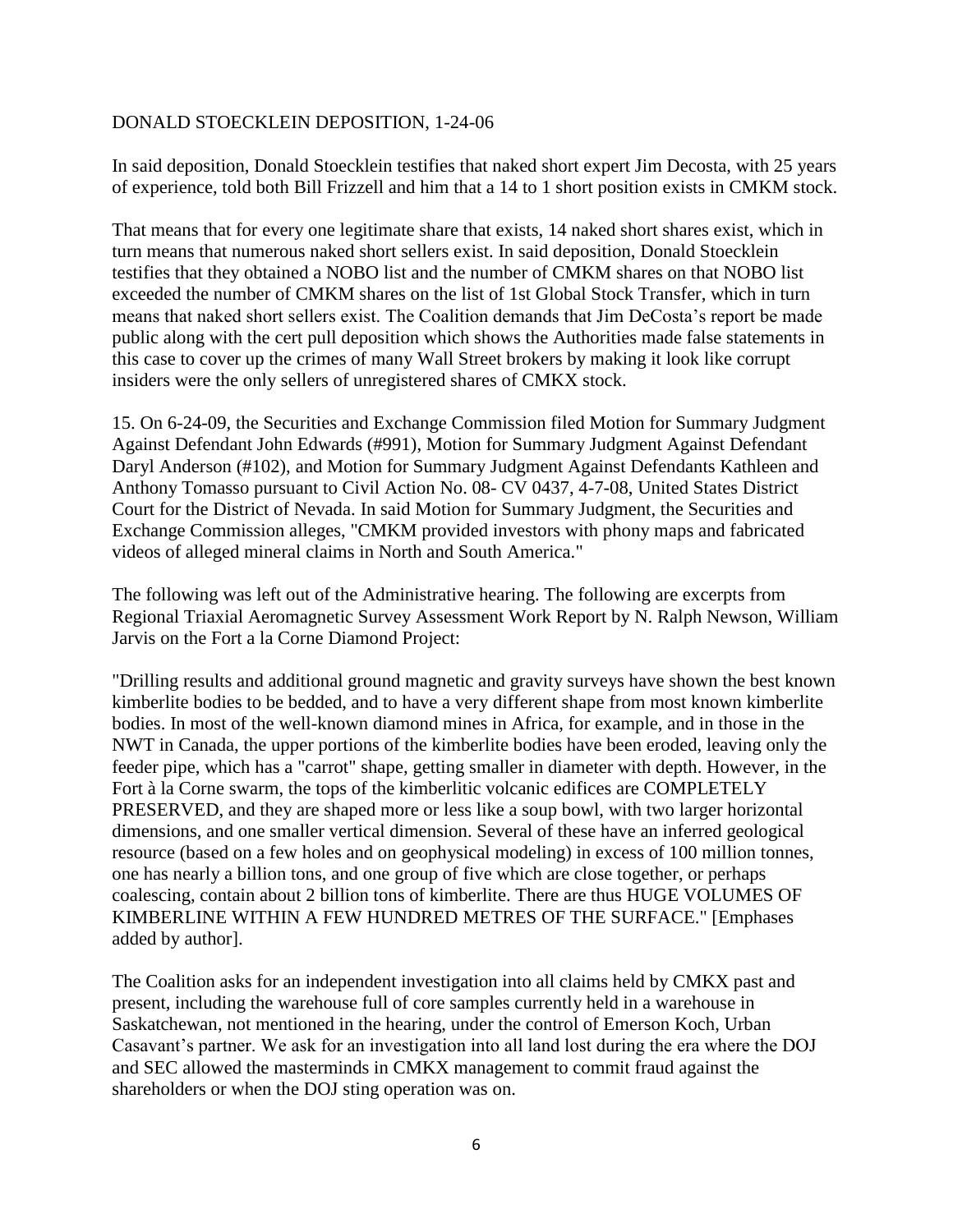16. If this was purely a fraud, then the DOJ/FBI should have already extradited Urban Casavant since the evidence they used against him was from late 2004. It is unacceptable that the Authorities allowed Urban to sell hundreds of billions of shares after they knew he was committing fraud, it is unacceptable the Authorities gave him time to launder that money, and it is unacceptable they have not arrested the largest penny stock swindler ever. He is free to do what he wants and spend the money he stole from shareholders while we lost everything and our company was destroyed. The Coalition demands to know why Urban Casavant has not been arrested for his crimes.

17. The SEC revoked CMKM Diamonds Inc on October 28th 2005, knowing that would prevent the perpetrators from ever having to cover their naked short positions in CMKX stock and in turn ensuring that the shareholders would never recover the damages they suffered. Thousands of victims in other companies of the exact same crime also received no compensation from this massive naked shorting fraud. This tactic was used in concert with the perpetrators who counterfeited the stock market into the trillions to cover-up the fraud and allow the criminals to escape from having to cover their counterfeit shares. The perpetrators in concert with the SEC and DTCC grandfathered trillions of dollars in felony counterfeit stock sales to hide the largest crime in history. The Coalition asks for a full investigation into the Grandfather Clause and the hundreds to thousands of companies who were victims of the illegal clause and in particular all firms who had their shares Grandfathered that sold illegal CMKX stock.

The evidence above is just the tip of the iceberg on the damage caused to the victims in this case by the Authorities. If this was just purely a fraud there is more than enough evidence to call for an independent investigation into the Authorities' role in this fraud and its cover-up. If this was a sting operation, then there is clear, insurmountable evidence that crimes are still happening, preventing the restitution for all bona fide CMKX shareholders from being released. The Victims have been and continue to be harmed- either way.

Here is evidence entered to SA Burkin, the DOJ Victims' Rights official in Nevada, and to Gayle Jacobs of the Las Vegas FBI, which indicates the Authorities allowed this fraud to continue as they were using CMKX as a vehicle in a DOJ sting operation run in concert with Robert Maheu. This operation resulted in perpetrators secretly paying into a fund for the victims in this case to avoid criminal prosecution. I asked Debra Waite of the Victims Rights office to investigate the evidence below, and she refused, but referred me to the Las Vegas FBI where I already had asked Jerald Burkin to investigate this evidence and corroborate Al Hodges allegations. This evidence clearly affects the indictments Jerald Burkin is working on in the CMKX case and it is his duty to investigate this evidence. He refused. The Coalition demand that an independent investigation into the Nevada DOJ/FBI's handling of this case. Also, the shareholders request that an immediate investigation take place into Al Hodges June 17th letter to a representative of China where he claims President Obama is committing extortion which is preventing the release of our restitution and all other allegations put forth by Mr. Hodges. This letter is included in this complaint and on its own merit should be the basis of an immediate criminal investigation.

Below are the second set of questions and requests that the Coalition feels needs to be answered legally by the FBI and SEC.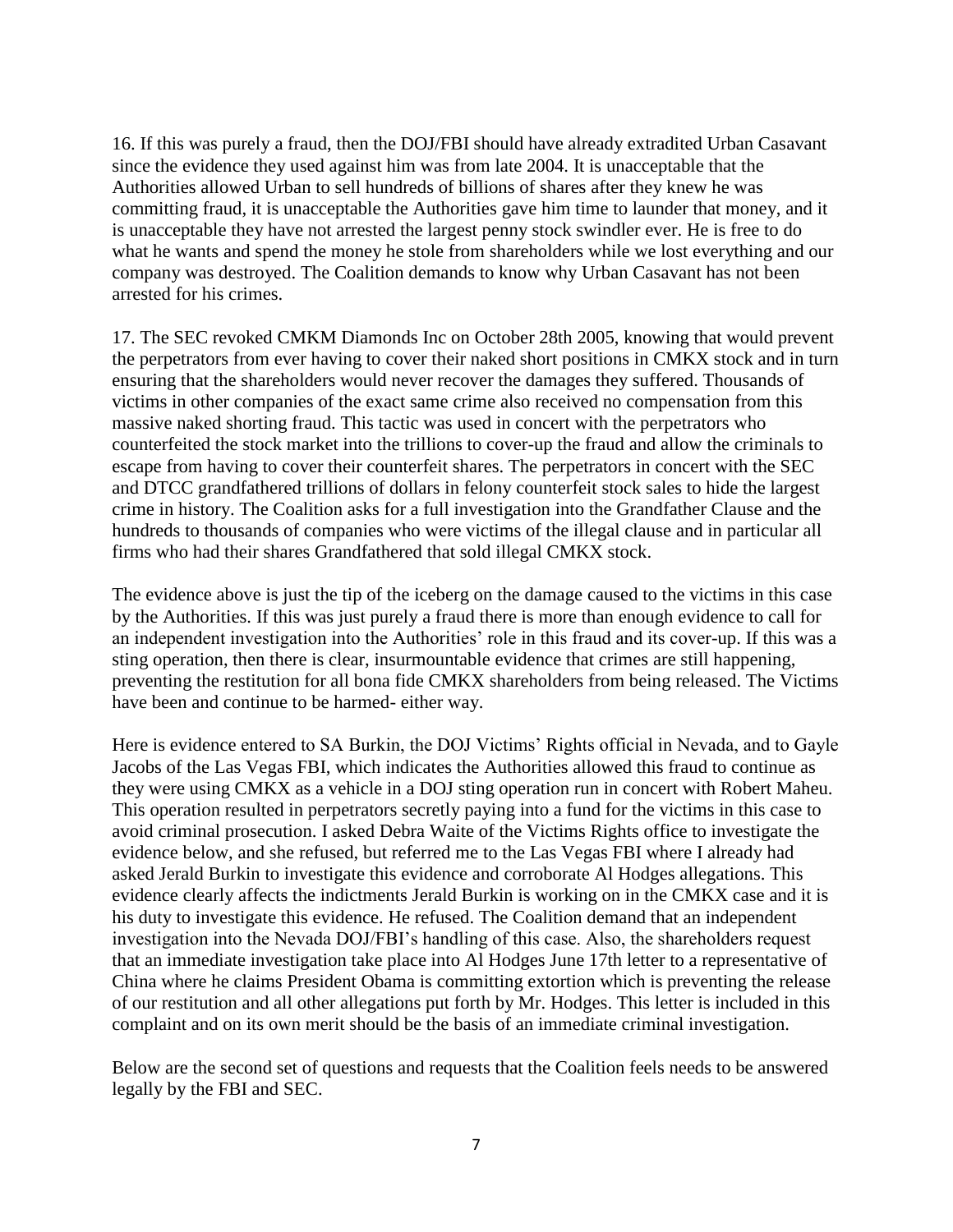1. Why is the DOJ/FBI in Nevada refusing to corroborate Al Hodges allegations and investigate his evidence which clearly contradicts the Nevada DOJ and FBI, fully-knowing that pertinent information would affect the indictments in this case? It is the legal duty of the FBI in this case to investigate this information as it comes from a credible source who is directly involved in this matter.

2. Why has the FBI refused to investigate the allegations that extortion is taking place which prevents the release of the restitution illegally held from victims in this case? Why have they not questioned Al Hodges and Michael Cottrell regarding this matter when they can corroborate the allegations put forth? The FBI apparently is doing nothing to stop the crimes currently being committed, further harming the victims in this matter.

3. Mr. Hodges says he has an eye witness to the fact that the restitution should have been released over five years ago. It is the legal duty of the DOJ/FBI to depose Al Hodges' witness to the facts as it has dramatic impact on their current indictments in this case, if necessary he should be subpoenaed.

4. The DOJ/SEC subpoenaed the fraud records used in the indictments and civil actions in 2004, then allowed the fraud to continue for well over a year. Was the DOJ/SEC allowed to use CMKX and its shareholders as a vehicle in a sting operation and hide that fact from them? I talked to officials at the SEC, but didn't mention CMKX; those officials said that it is the SEC's legal duty to stop the fraud when detected, to halt the stock. In CMKX's case, they not only didn't stop the fraud they allowed it to continue unabated costing shareholders hundreds of millions of dollars in loses.

5. Was it the legal duty of the DOJ/SEC to include the fraud records they had subpoenaed in the SEC file given to company officials and lawyers in June 2005? Those records ended up being the basis for most of the actions by the DOJ and SEC against Urban Casavant and John Edwards. I personally spoke to John Martin of the Owner's Group (which hired Bill Frizzell to represent the shareholders) and according to Martin they were fully aware of the Silver State Bank fraud records, as were all shareholders as it was on the internet in Feb. 2005. The fact that the management and shareholders' lawyer had access to these confidential records and then worked with Urban Casavant proves this was either a sting operation, or they aided this fraud and its cover up. The Coalition demands to know exactly what confidential banking records management and Bill Frizzell were privy to and when to prove if this was a sting operation.

6. Mr. Hodges claims in his bivens case that the DOJ/SEC told CMKX officials that the release of funds was imminent on many occasions, but this was not true. Is it legal to have secret negotiations to take place regarding our restitution, and is it legal for the DOJ/SEC to lie to company officials about the release of their money? Does that not violate the rights of the victims and should the DOJ/FBI be required by law to investigate the facts surrounding these negotiations? Exactly who were these officials?

7. Reece Hamilton, plaintiff in Mr. Hodges bivens case, claimed that Mr. Hodges trustee received the codes from the authorities to release our restitution on or about DEC 30/31 2009,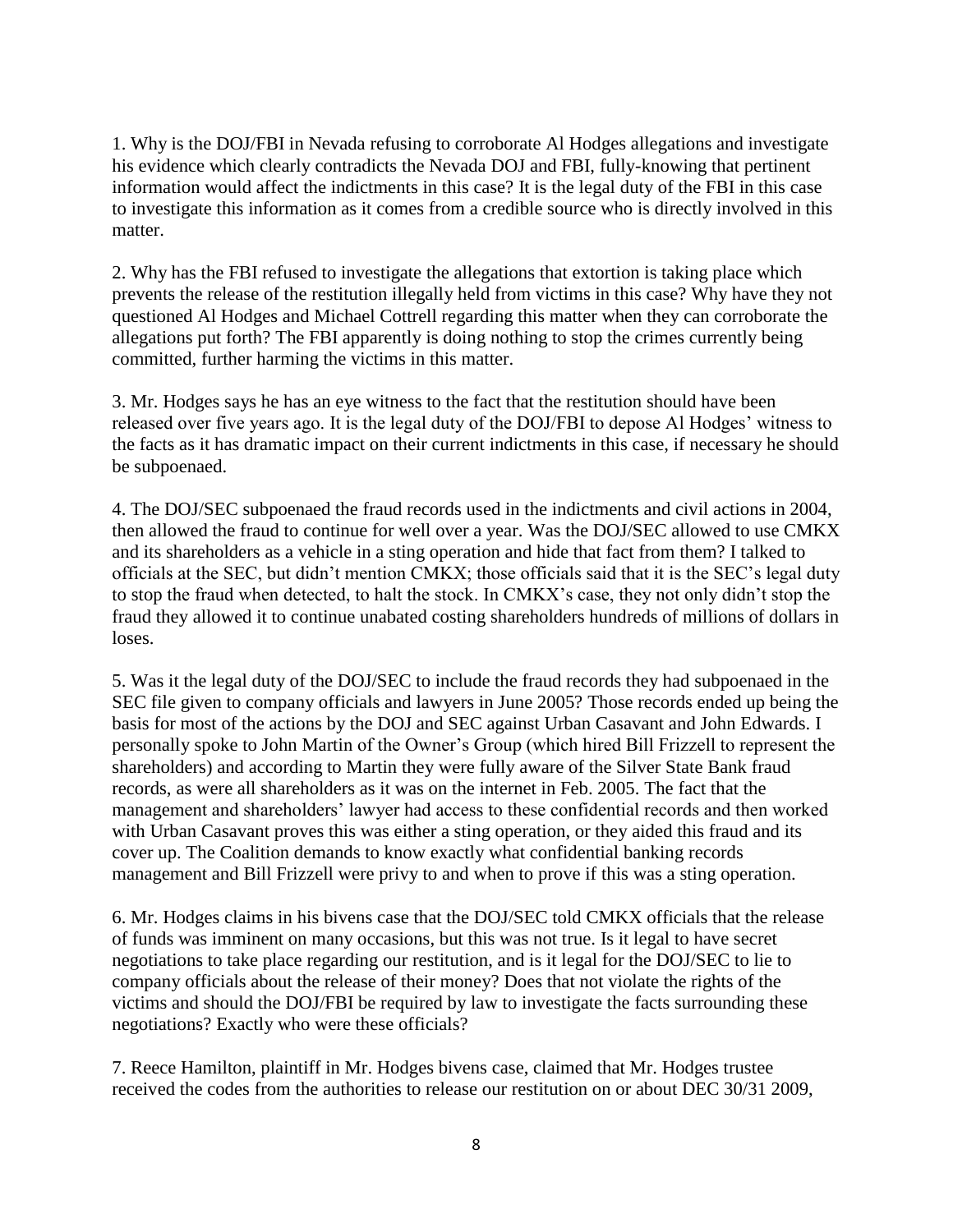and that the taxes were taken out at that time. This was later confirmed by Mr. Hodges, and the tax issue confirmed in a complaint to AG of New York Andrew Cuomo, which is in the evidence package. Did giving our trustee the codes and having them not work violate our victim's rights, and should it be the duty of the DOJ/FBI to investigate the officials who gave those codes and why they didn't work? Who exactly gave the codes to our trustee?

8. Mr. Hodges filed a complaint with the AG of New York stating taxes were taken out of the settlement funds, which has now violated several banking laws, why is there no investigation into these crimes?

9. Mr. Hodges, in an update to his plaintiffs, said that he hears that the DOJ signed off on the distribution of our money, and says that his trustee is in constructive control of that money. He said he has three independent eye witnesses who have seen the packages coming to all shareholders with their restitution in it. It is the legal duty of the DOJ/FBI to investigate these eye witnesses who have seen these packages as they contain the restitution for the victims in this case?

10. Plaintiff Robert Hollenegg contacted the London FBI, and has contacted the Las Vegas FBI to give his statement of the facts as he knows them. He will corroborate public statements he made including the fact he was on the phone with Al Hodges when the funds were transferred to our trustee; funds which have still not been distributed to the victims in this case. Gayle Jacobs of the Las Vegas asked for Mr. Hollenegg's contact information but did not contact him as of yet. Why has Robert Hollenegg not been interviewed and the facts in question, substantiated?

11. Mr. Hodges claims to have first-hand knowledge that the fund containing the restitution for all CMKX bona fide shareholders was not released BECAUSE it was attached to the World Global Settlements. It is the legal duty of the DOJ/FBI to investigate CMKX being attached to the World Global Settlements and to confirm or deny Al Hodges direct knowledge of this? Mr. Hodges supposedly has direct knowledge that Senators were briefed on the situation and the pending release of the World Global Settlements, which includes the restitution of funds for all bona fide CMKX shareholders. Hodges can corroborate this fact made public by plaintiffs in his bivens case. It is the FBI's duty to corroborate with Al Hodges the public comments made by the plaintiffs in his case; public comments which were updates directly from Mr. Hodges and entered into the FBI?

12. Mr. Hodges has an eye witness to the deals made by the DOJ and Robert Maheu in Las Vegas; he claims these deals were videotaped. The Coalition wants these tapes made public immediately if our restitution is not released.

13. Work was done to identify the brokers, who counterfeited CMKX stock that includes Jim DeCosta's report; Susanne Trimbath's report; and the Cert Pull work product in possession of the SEC; all of which were hidden from the public. Is this not clear evidence of a cover up of the crimes committed by Wall Street brokers? The Coalition wants all those records made public immediately and those experts deposed, or our restitution released. These records will show which brokers stole 190 million dollars from CMKX shareholders, and will allow us to take legal actions against them if Mr. Hodges is lying and there were no deals made in secret by the DOJ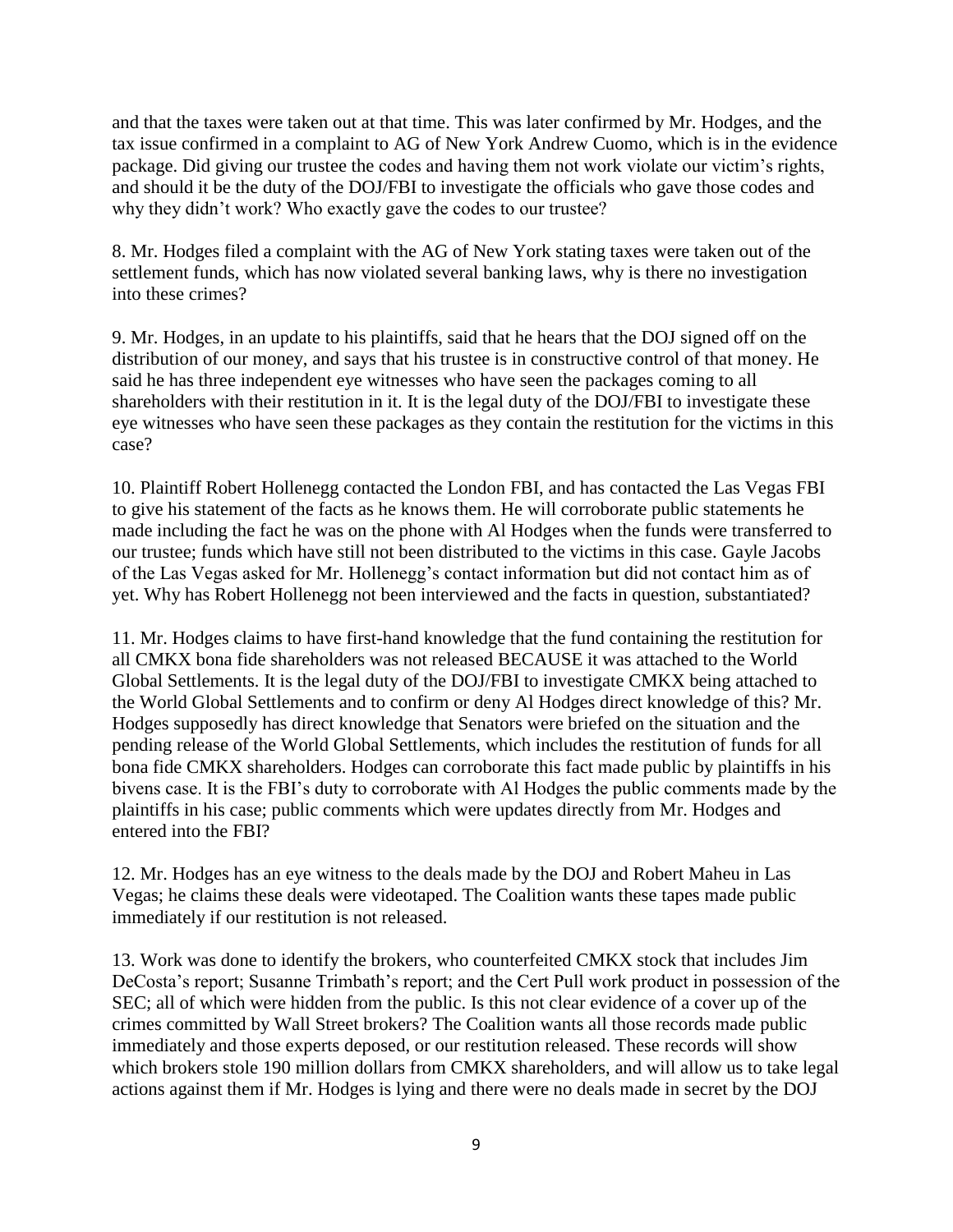and Robert Maheu.

14. The Coalition asks for a complete list of what documents were given to CMKX management in the SEC file, and exactly what confidential banking records CMKX management and Bill Frizzell were privy to and when. This will immediately prove whether this was a sting operation, or whether these individuals aided Urban Casavant to commit fraud.

15. Several letters were written and made public by Al Hodges to different world leaders that allege crimes were or are being committed by high ranking officials in the United States, including the board of the Federal Reserve. These crimes affect the release of our restitution and the Coalition would like an immediate investigation into these allegations. A list of names and contact information from all letters is available to corroborate their authenticity.

16. In file no. S7-19-07, Bud Burrell, consultant in the John O'Quinn multi trillion dollar lawsuit against Wall Street brokers for naked shorting, states the following regarding CMKX: "No fewer than three federal criminal confidential informants were involved in the deal before the stock ever started trading". The Coalition would like this investigated and Bud Burrell deposed as he has information regarding the sting operation that took place. He can also comment on the size of the overall fraud that was covered up over the past decade and the Authorities role in that cover up.

If the above isn't proof enough that a thorough immediate investigation be conducted of the DOJ, the SEC and the FBI, then perhaps what is written below will convince you from deepcapture.com. This is one of the Authorities own admitting the truth over a decade ago, the Authorities were and are completely captured. This is evidenced by the fact the crimes talked about below continue unabated to today:

"In 1996, FBI Special Agent Robert Wright launched Operation Vulgar Betrayal, the FBI's first major effort to crack down on what would later be termed the "SAAR Network" of financial entities with links to Hamas, Al Qaeda, and other jihadi outfits. Among Agent Wright's principal targets were the billionaire hedge fund manager Yasin al Qadi (who, as I say, was Osama bin Laden's favorite financier) and his U.S.-based bagman, Yaqub Mirza. But Wright (who referred to Yasin al Qadi as "Al Qaeda's banker") was removed from the investigation in 1999. Operation Vulgar Betrayal was shut down in 2000. According to Wright, his team's efforts were foiled by U.S. politicians and FBI higher-ups who were unnerved by the fact that he was investigating powerful people who had considerable influence in both Washington and Saudi Arabia (ostensibly a key U.S. ally). Former Special Agent Wright said, in essence, that the U.S. Department of Justice had been captured by Al Qaeda's most important financiers. The capture apparently extends to the SEC, which has shown no signs of investigating the trading of people like the billionaires who comprise Al Qaeda's Golden Chain and who funded the SAAR Network. (In fact, in the view of Deep Capture, the capture of the SEC by criminal financial operators is essentially total, unlike the DOJ.). When Agent Wright blew the whistle on the political interference with his FBI investigation, he literally broke down in tears as he publicly apologized for the FBI's failure to complete its mission."

In conclusion, the Coalition demands our restitution be released immediately, or a thorough